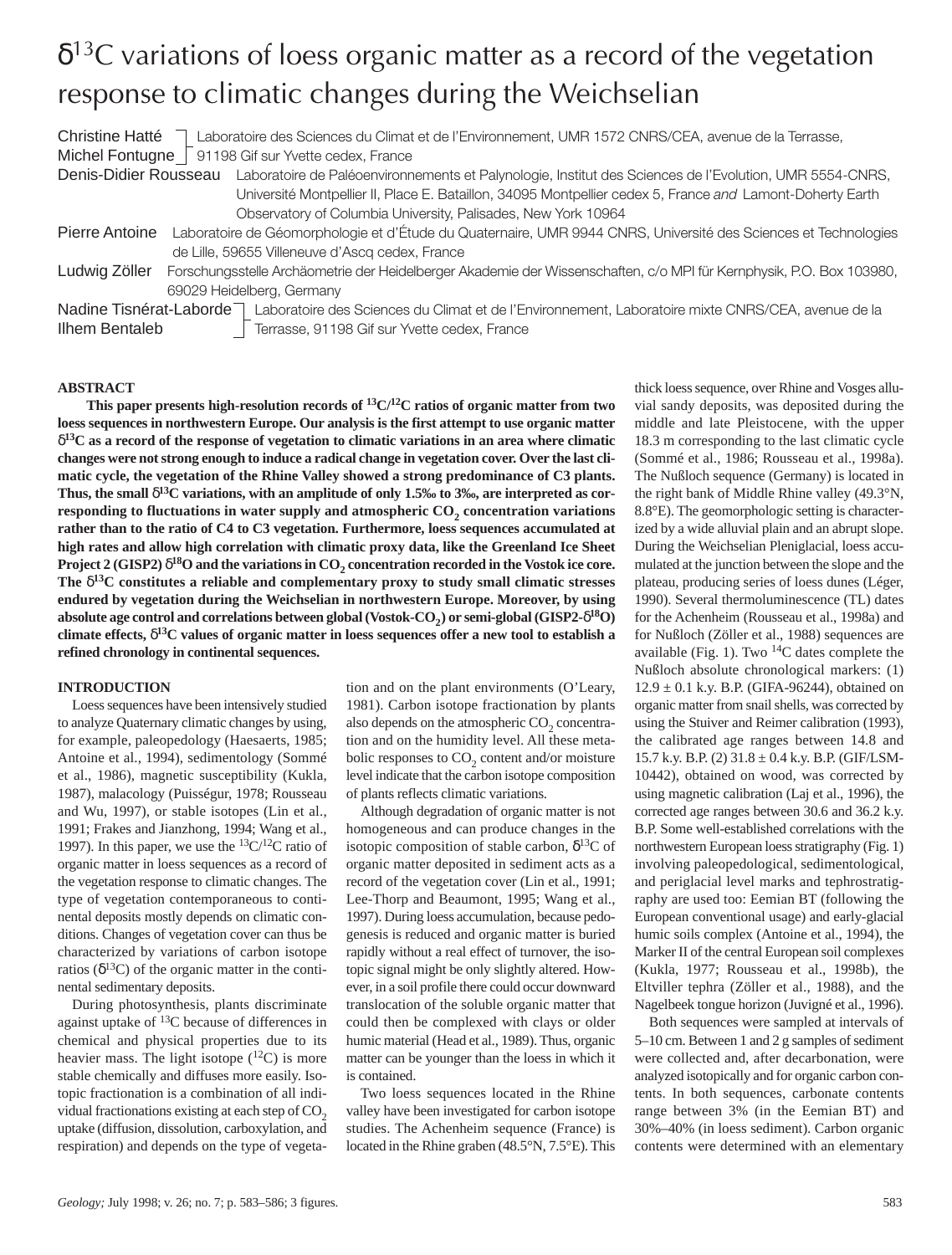



analyzer (Carlo Erba NA 1500) and are expressed in weight percent, with a relative precision of 1 wt%. Carbon isotope ratios, obtained from a VG Optima mass spectrometer, are expressed as  $\delta^{13}C [\delta^{13}C = (R_{\text{sample}}/R_{\text{std}} - 1) \times 1000$ (‰) where  $R = {}^{13}C/{}^{12}C$ , and the standard (std) is the Peedee belemnite (PDB)] in per mil with an absolute precision of 0.1‰.

Organic carbon content records in Achenheim and Nußloch are reported in Figure 1. In Achenheim, organic carbon content varies between 0.86% and 0.10%, with higher values for the Achenheim I soil complex (around 0.4%) and lower values for the loess (around 0.2%). The record of Nußloch shows very low and constant values of organic carbon content. It remains lower than 0.1%, except for soils at around 12, 14, and 16 m, where organic carbon content reaches 0.3%. In loess sediment, no correlation is observed between organic carbon content and  $\delta^{13}C$  values (Fig. 1).  $\delta^{13}$ C variations range from 1.5‰ to 3‰; mean values are –24.5‰ in Achenheim and

–24.3‰ in Nußloch. Although the degradation of organic matter can produce alteration of the isotopic signal, these  $\delta^{13}$ C values result from the degradation of vegetation with a predominance of C3 plants. These plants grow in temperate environments and have  $\delta^{13}$ C values of about –26‰ (O'Leary, 1981). In Achenheim and Nußloch, past climates were not arid enough to support plants with the C4 photosynthetic pathways; such plants prefer high temperature, strong insolation, and/or water stress and show  $\delta^{13}$ C values of about –14‰ (O'Leary, 1981). Our results differ from those obtained for the Chinese Loess Plateau, where variations of the  ${}^{13}C/{}^{12}C$  ratio of loess carbonate (Lin et al., 1991; Frakes and Jianzhong, 1994) or of loess organic matter (Lin et al., 1991; Wang et al., 1997) have been interpreted in terms of transition between C4 vegetation and C3 plants. In that case, when climatic changes were strong enough to induce such a transition, the  $\delta^{13}$ C record shows an amplitude higher than 9‰, but we have a  $\delta^{13}C$ amplitude smaller than 3‰ in northwestern

Europe. The Nagelbeek horizon in Achenheim shows the lowest  $\delta^{13}$ C value of the overall sequence, probably because of a specific degradation of the organic matter preserving lipids or decarboxylated amino acids (O'Leary, 1981), due to drastic conditions encountered during the last glacial maximum. The Eemian BT horizons, developed on the older eolian deposit, show slower sediment accumulation, but rapid turnover of organic matter. Thus, a relatively thin section of sediment represents a long interval (1–1.5 m for about 30 k.y.) that integrates bioturbation and pedological processes reflecting mixing of loess previously deposited and interglacial organic matter. Furthermore, this soil (BT horizon of a brown leached soil) is "lessivé" as shown by the slow and regular decrease in carbon and carbonate contents. No interpretation of the  $\delta^{13}$ C values can be proposed for this unit at the present.

Carbon isotope fractionation by plants depends also on the atmospheric CO<sub>2</sub> supply. When the  $CO<sub>2</sub>$  concentration ([CO<sub>2</sub>]) is high, a large frac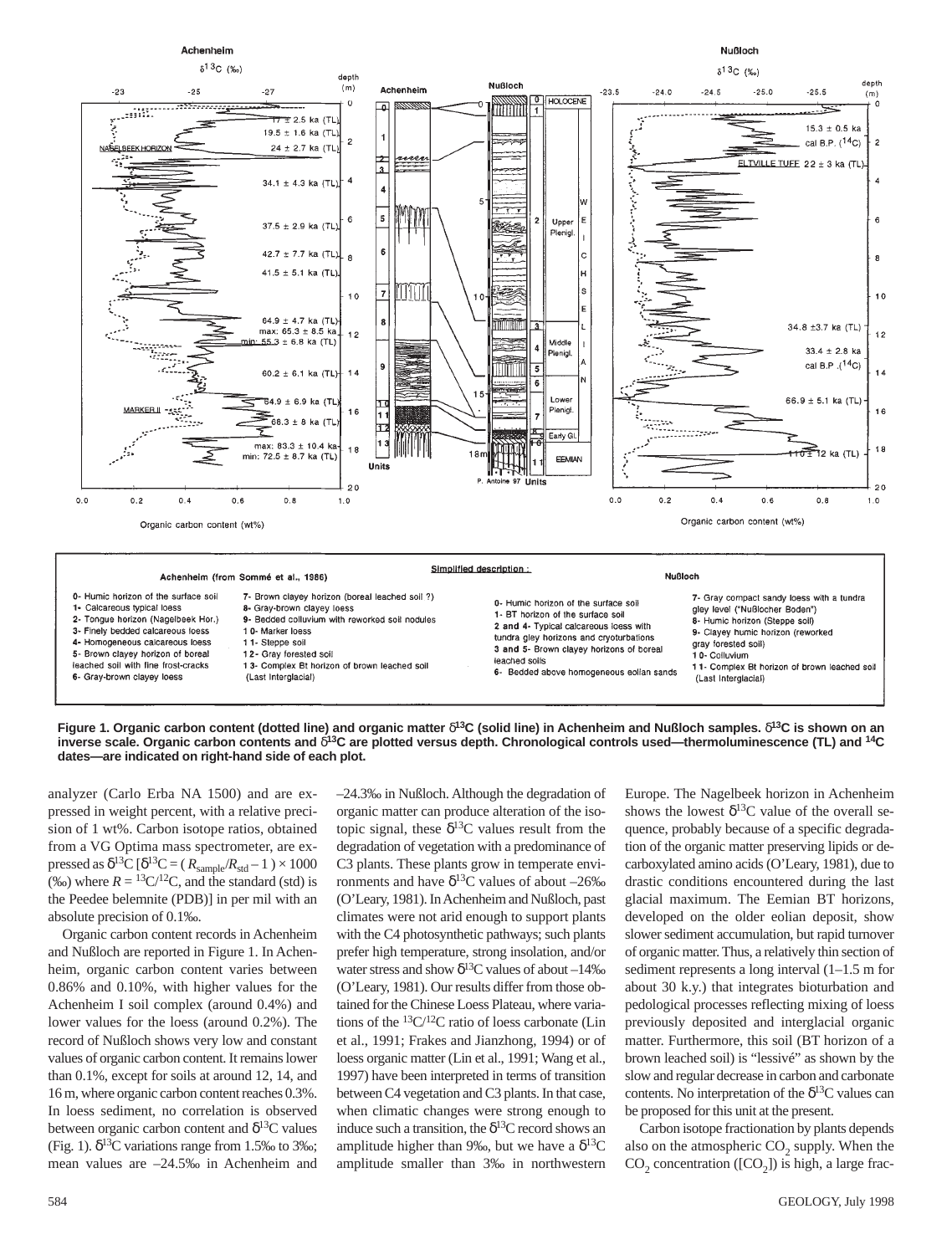tionation is observed. But if  $[CO<sub>2</sub>]$  is low, growth is limited, and cells use all the available  $CO<sub>2</sub>$  that they need, independently of its isotopic nature (O'Leary, 1981). Recent studies (e.g., Feng and Epstein, 1995) have predicted that  $\delta^{13}C$  of plants decreases by about 0.02‰ per 1 ppm increase in [ $CO<sub>2</sub>$ ]. As atmospheric [ $CO<sub>2</sub>$ ] changed by about 100 ppm between last glacial and interglacial periods, such oscillations have to be recorded by plants and the derived sedimentary organic matter δ<sup>13</sup>C. To compare loess δ<sup>13</sup>C variations to Vostok ice  $[CO<sub>2</sub>]$  records (Lorius et al., 1985), we assume, as a first approximation, a constant loess accumulation rate between some of the mentioned chronological markers (Fig. 2): we did not take into account dates inducing apparent reversals and ages with minimum and maximum values, thus dates at 7.9 m, 11.3 m, 12 m, and 17.8 m for Achenheim and 13.2 m for Nußloch did not appear. Major trends recorded in the Vostok  $[CO<sub>2</sub>]$ are observed in the  $\delta^{13}$ C records, except in the lower part of the sequences, which is modified by pedogenesis (Fig. 2). Furthermore, the amplitude of the isotopic signals,  $1.5\% - 3\%$ , for a  $[CO_2]$ variation of 100 ppm, is roughly in agreement with the results of Feng and Epstein (1995). Thus, it appears that the long-term trends of the  $\delta^{13}C$  of the organic matter in loess clearly matches the global  $[CO<sub>2</sub>]$  variations.

The rapid events recorded by loess  $\delta^{13}C$ , however, must result from another forcing parameter with a high frequency superimposed on the  $[CO<sub>2</sub>]$ -induced variations. The isotopic composition of both C3 plants and derived loess organic matter indeed depend on the water supply as well. The plant physiological response to a decrease in moisture is a stomatal narrowing, limiting water loss by evapotranspiration. Thus, carbon isotope fractionation due to stomatal diffusion is reduced, leading to higher  $\delta^{13}C$ values. The same isotopic response is induced by an increase in soil strength (physical resistance to root penetration), such as occurs in dry soils (O'Leary, 1981). These possible isotopic effects lead us to interpret the measured  $\delta^{13}$ C variations as a function of the water availability: the highest

**Figure 3. Correlation between GISP2** δ**18O and** δ**13C of organic matter in Achenheim and Nußloch samples. A:** δ**13C values of both sequences are plotted versus refined chronological scales, as is GISP2** δ**18O record.** δ**13C is expressed in per mil relative to PDB standard and is shown on an inverse scale.** δ**18O is expressed in per mil relative to SMOW (standard mean ocean water) standard. Gray bars highlight some climatic points that can be correlated very easily. B and C: Accumulation-rate diagrams for both sequences. Dotted lines correspond to time scale obtained by constant accumulation rate between all chronological markers, and solid lines represent refined chronologies. Thermoluminescence and 14C ages are also plotted.**



**Figure 2. Organic matter δ<sup>13</sup>C in Achenheim and Nußloch samples compared with CO<sub>2</sub> level recorded in Vostok ice core. Time scale of loess sequences is calculated by assuming constant sedimentation rate between chronological marks (see text). Nonlinear depth scale is also shown. CO2 level is expressed in ppm (dotted line).** δ**13C, given in per mil relative to PDB (Peedee belemnite) standard, is shown on an inverse scale (solid line). Bt horizon of both sequences is enhanced by gray zone.**